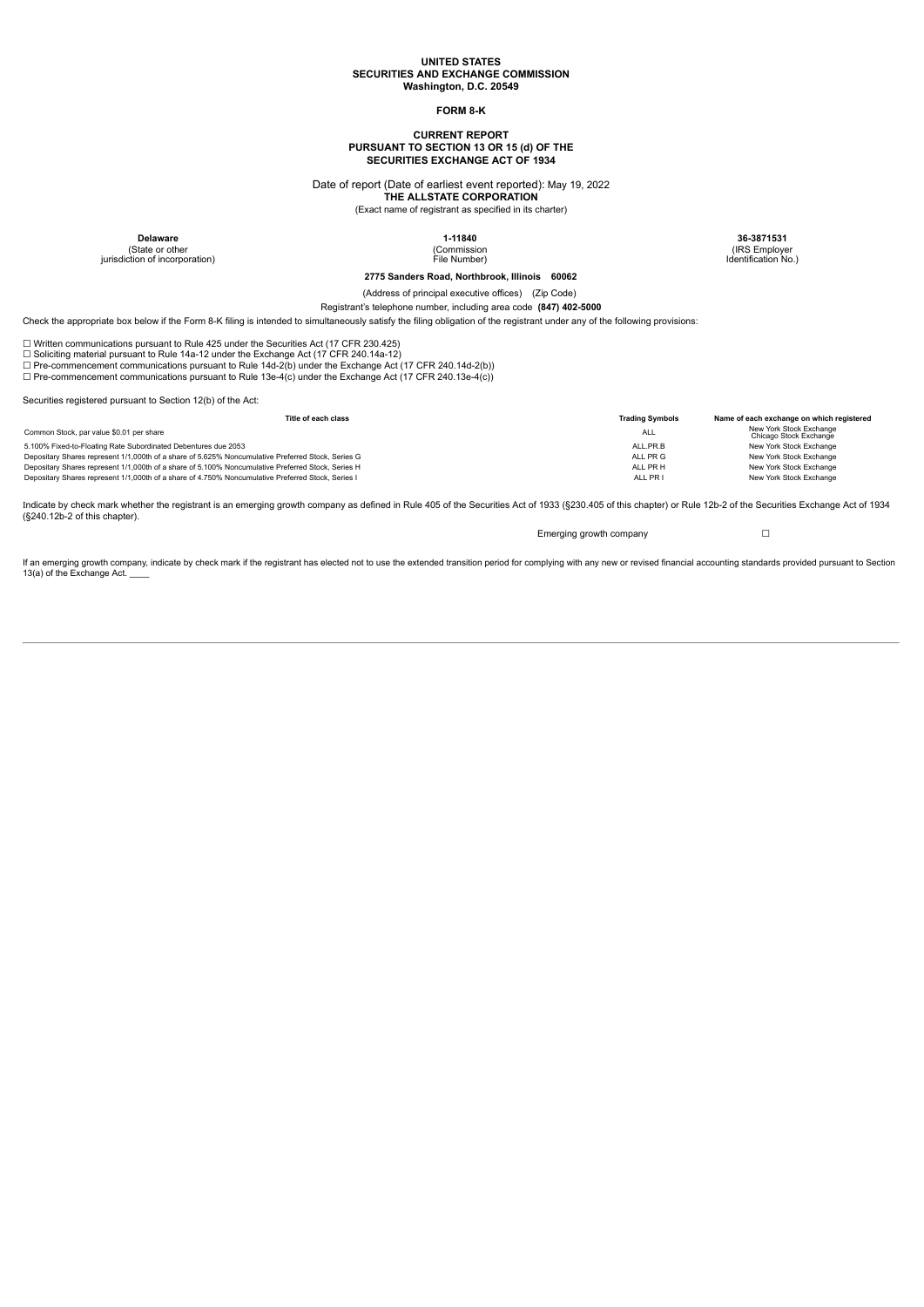# **Section 7 – Regulation FD**

# **Item 7.01. Regulation FD Disclosure.**

The Registrant's press release dated May 19, 2022, announcing its estimated catastrophe losses for April 2022 and the Registrant's implemented auto rate exhibit for April 2022 are posted on<br>.allstateinvestors.com and are a

| Section 9 - Financial Statements and Exhibits |                                           |                                                                                                                                                                                                                                  |  |  |  |  |
|-----------------------------------------------|-------------------------------------------|----------------------------------------------------------------------------------------------------------------------------------------------------------------------------------------------------------------------------------|--|--|--|--|
| Item 9.01.                                    | <b>Financial Statements and Exhibits.</b> |                                                                                                                                                                                                                                  |  |  |  |  |
| (d)                                           | <b>Exhibits</b>                           |                                                                                                                                                                                                                                  |  |  |  |  |
| Exhibit No.                                   |                                           | Description                                                                                                                                                                                                                      |  |  |  |  |
| 99.1<br>99.2<br>104                           |                                           | The Registrant's catastrophe losses and implemented auto rates press release dated May 19, 2022<br>The Registrant's implemented auto rate exhibit for April 2022<br>Cover Page Interactive Data File (formatted as inline XBRL). |  |  |  |  |

2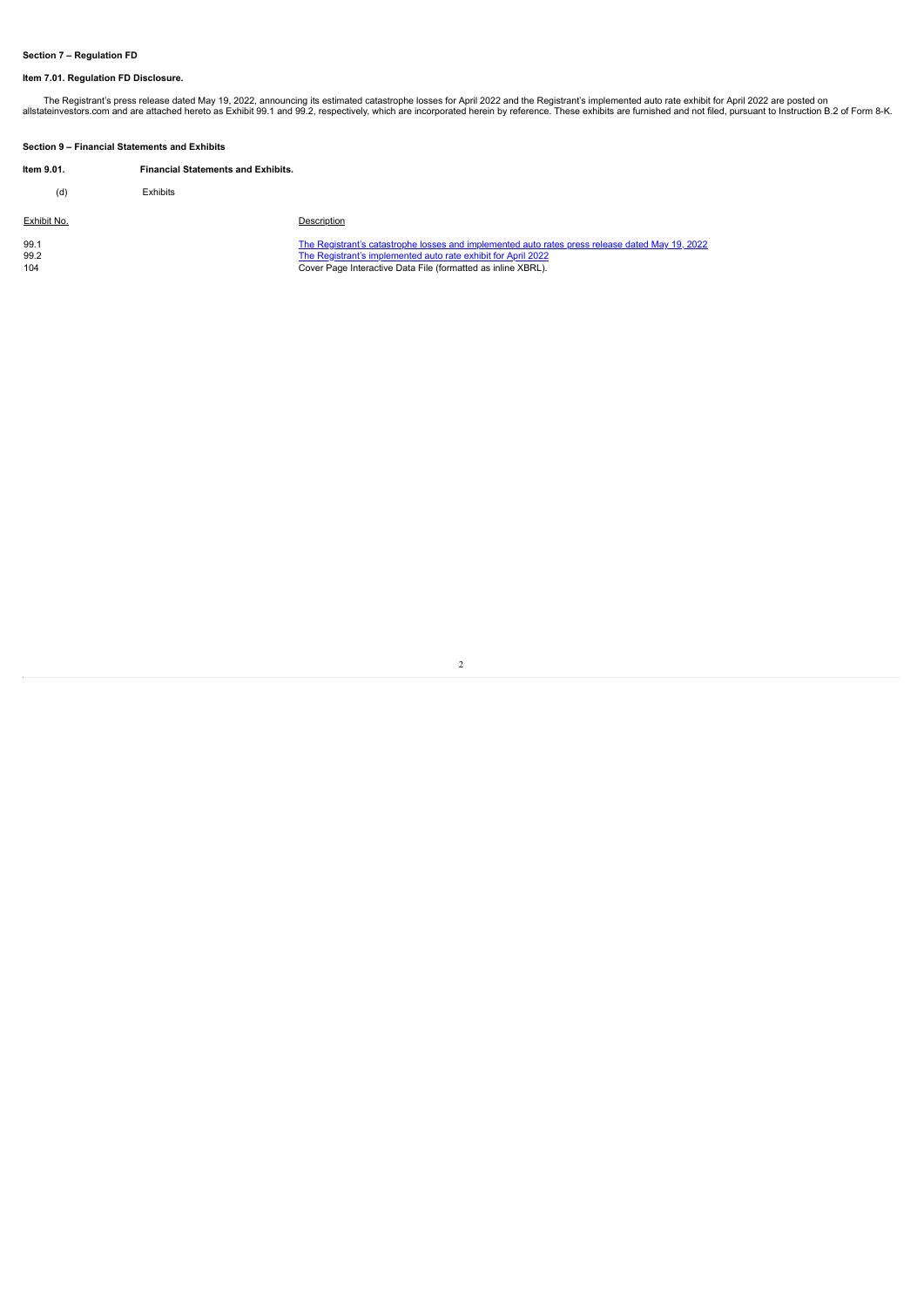# **SIGNATURES**

Pursuant to the requirements of the Securities Exchange Act of 1934, the registrant has duly caused this report to be signed on its behalf by the undersigned hereunto duly authorized.

# **THE ALLSTATE CORPORATION** (Registrant)

By: *ISI* Daniel G. Gordon<br>Name: Daniel G. Gordon<br>Title: Vice President, Assistant General<br>Counsel and Assistant Secretary

Date: May 19, 2022

3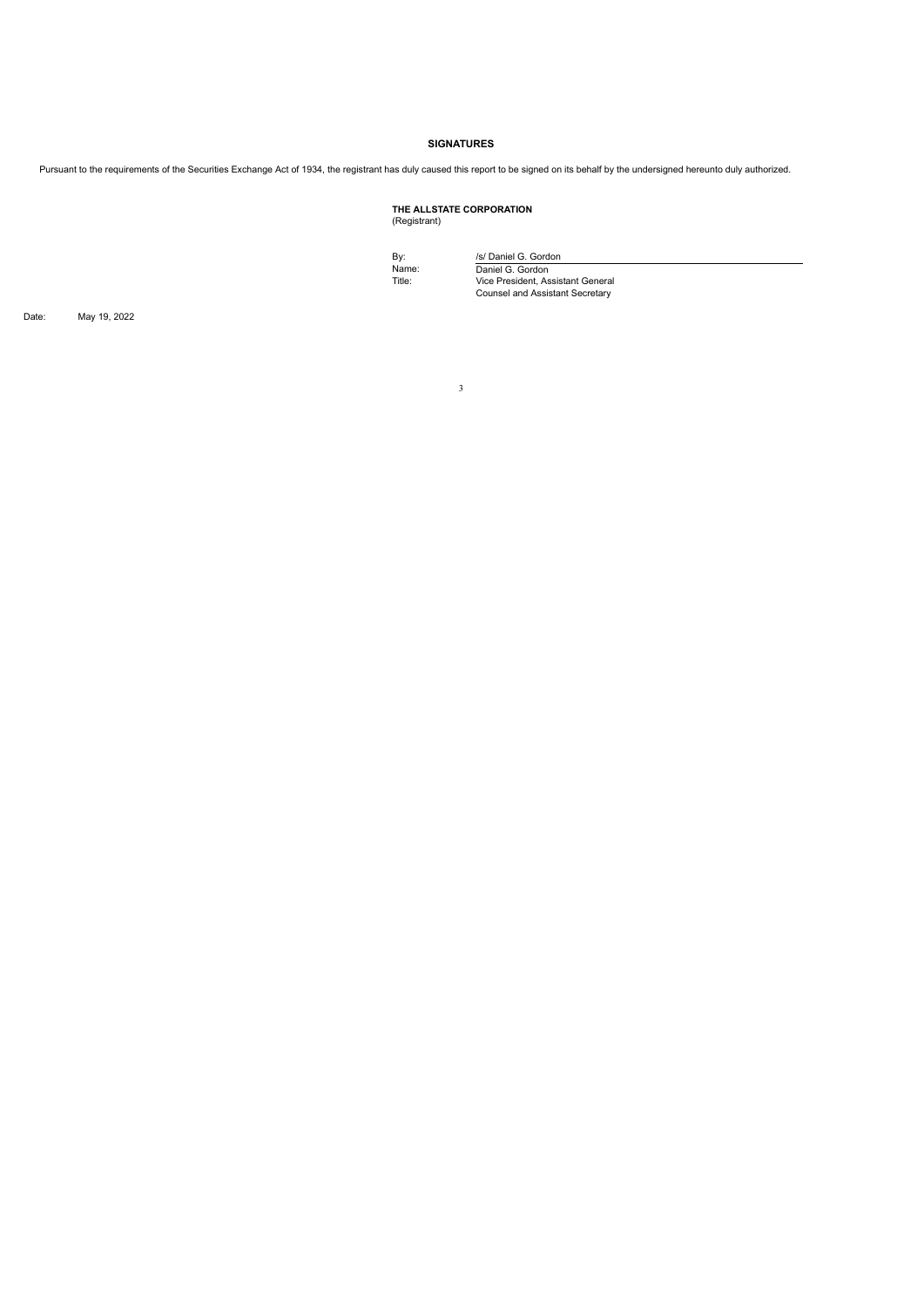# <span id="page-3-0"></span>**NFWS**

**FOR IMMEDIATE RELEASE**

**Contacts** 

Al Scott<br>
Mark Nogal<br>
Media Relations<br>
Investor Rel Media Relations **Investor Relations**<br>(847) 402-5600 (847) 402-2800

(847) 402-5600 (847) 402-2800

#### **Allstate Announces April 2022 Catastrophe Losses and Implemented Auto Rates**

NORTHBROOK, Ill., May 19, 2022 - The Allstate Corporation (NYSE: ALL) today announced estimated catastrophe losses for the month of April of \$316 million or \$250 million, after-tax. April catastrophe losses included fourteen events, primarily wind, hail and tornados in Texas and the southeast, estimated at \$299 million, plus unfavorable reserve reestimates for prior period events.

"In keeping with the outlook shared last month of taking more rate increases than initially assumed in 2022, Allstate continued to implement meaningful rate actions in April. The Allstate brand implemented rate<br>increases o

Financial information, including material announcements about The Allstate Corporation, is routinely posted on www.allstateinvestors.com.

#### **Forward-Looking Statements**

For ward-Looking Jatemients<br>This news release contains "forward-looking statements" that anticipate results based on our estimates, assumptions and plans that are subject to uncertainty. These statements are made subject t Private Securities Litigation Reform Act of 1995. These forward-looking statements do not relate strictly to historical or current facts and may be identified by their use of words like "plans," "seeks," "expects," "will," underlying the forward-looking statements prove inaccurate or if other risks or uncertainties arise, actual results could differ materially from those communicated in these forward-looking statements. Factors that could ca